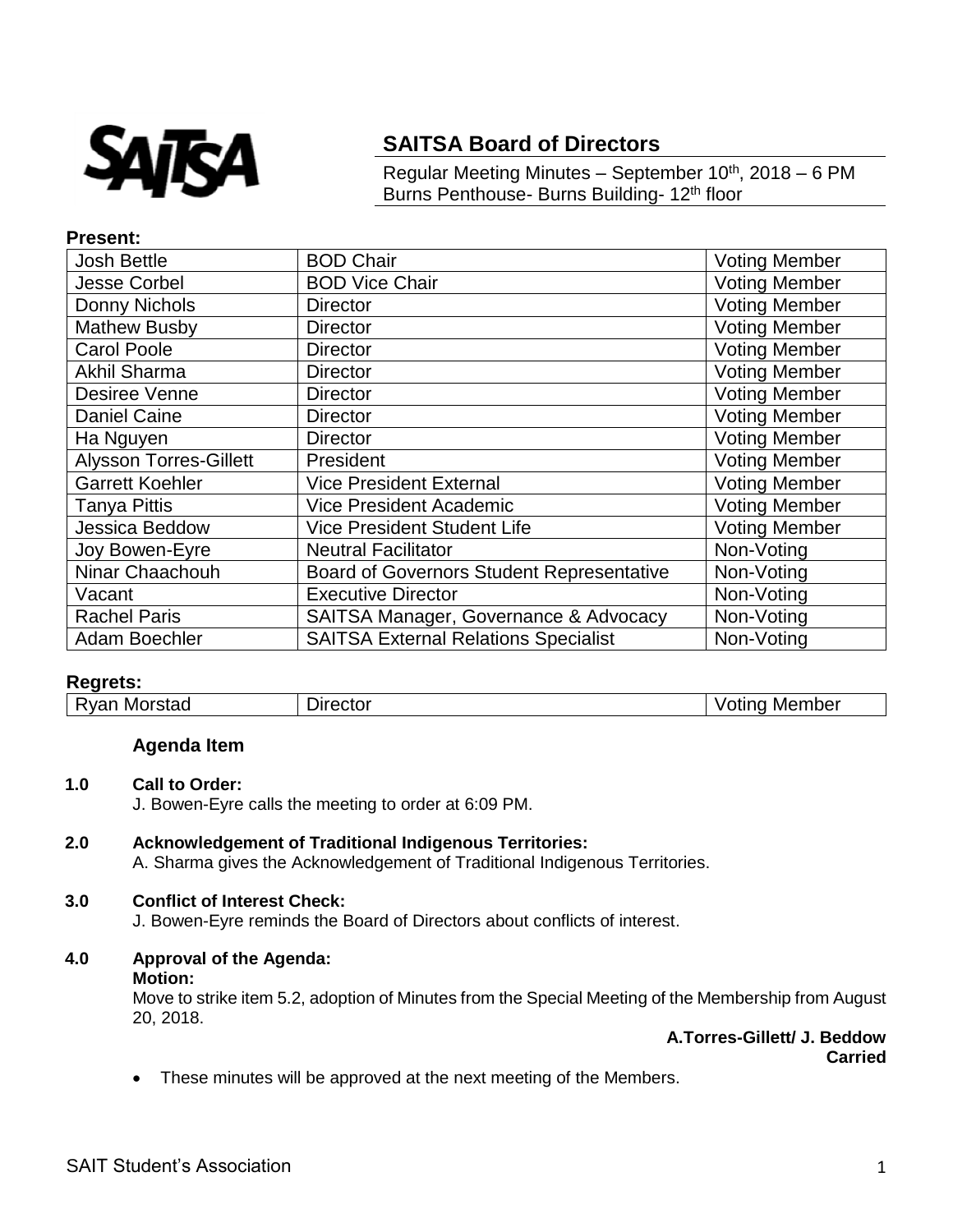#### **Motion:**

Move to approve the agenda as amended.

**G. Koehler/ A. Sharma Carried**

#### **5.0 Adoption of Minutes:**

#### **Regular Meeting of the Board from August 13, 2018.**

A. Boechler notes an error in the minutes. Item 6.0 is missing the word Carried after the motion was passed.

#### **Motion:**

Move to approve the regular meeting minutes from August 13, 2018 with noted additions.

**M. Busby/ C. Poole Carried**

## **6.0 Individual Reports:**

 **6.1 President:** Report as submitted. **Motion:** Move to change name from President's Focus Group Committee to Operational Steering Committee.

## **A. Torres-Gillett/ D. Nichols Carried**

## **6.2 Vice President External:** Report as submitted.

## **6.3 Vice President Academic:** Report as submitted.

D. Nichols suggests that bystander intervention training should be included in potential future sexual assault policies.

## **6.4 Vice President Student Life:** Report as submitted.

## **6.5 Student Board of Governors Representative:** Report as submitted.

## **6.6 Interim Executive Director:**

A. Turner verbally reported that there has been lots of interest in the Executive Director posting. Currently prescreening candidates with the goal of bringing in 5 potential candidates to a hiring panel for an initial interview, with a second interview of the top one or two candidates. A. Turner continued that she has reviewed the SAITSA HQ Gift Agreement and has received clarification on some of the terms. Last, staff have been working hard.

## **7.0 Committee Reports:**

## **7.1 Campus Life Committee:**

**Motion:**

Move to dissolve the Campus Life Committee.

**J. Beddow/ A. Torres-Gillett Carried**

## **7.2 Finance Committee**

No report. Have not met.

## **7.3 Governance Committee**

No report, have not met.